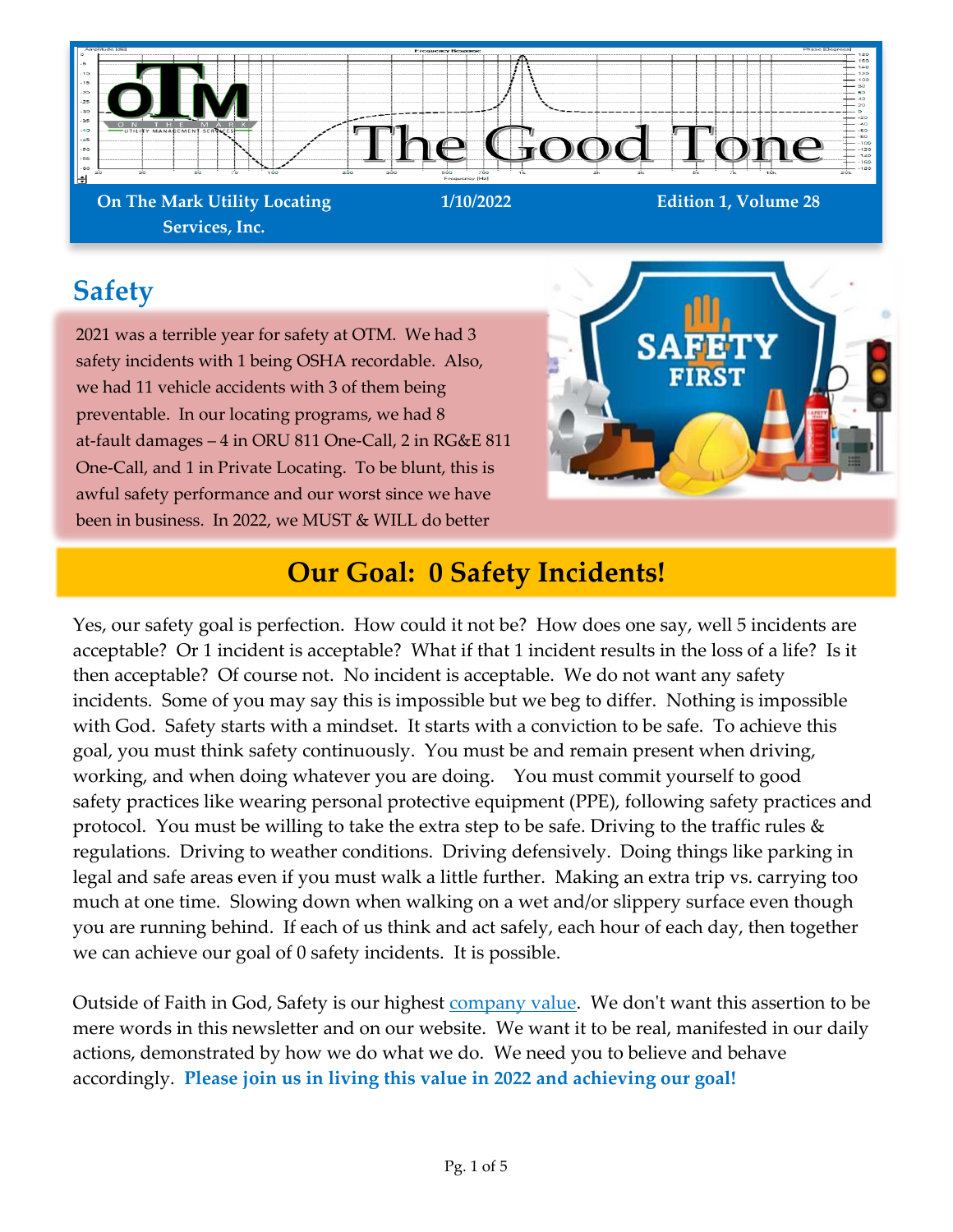## **OMICRON SARS-COV-2**



COVID is still here. So, although we are tired and more than ready to move on. It hasn't. We must simply catch our breath, settle ourselves, resolve to continue to fight, and then FIGHT! How you ask? By doing all the things we know help. As a person of faith, I personally start with prayer. I ask God to rid us, this world, our nation, our state, this region, and our city of this dreadful virus. I ask him to have mercy on us. I ask him to heal those that are sick with COVID.

The word of Jehovah God says 'Faith without Works is Dead' so, to my faith or as evidence of my faith, I do what I can do. For me, led by the Spirit, I have gotten vaccinated. I then got boosted. I then wear a mask when I am out in public settings. I wash my hands or use hand sanitizer frequently. I sneeze into my elbow when I sneeze, and I stay home from work if I don't feel well. I simply try to do my part not to simply protect myself, but for me, to protect those around me including some of you, our team members.

You can seek the God's Spirit on this and then take the actions you are directed to take in faith if you are a person of faith. If you are not a person of Christian faith or if you are a person of a different faith, below are the actions you can take:

#### COVID Best Practices

- Wear a high-quality (e.g., N95) mask when indoors (in compliance with NYS Mask Mandate)
- Maintain a 6 ft. or more distance from others when physically engaging them,
- Wash or sanitize your hands frequently,
- Cough/sneeze into your elbow,
- Keep your environment sanitized/wiped down, and
- If not feeling well, immediately notify your supervisor re: path forward for work

#### **Please be vigilant in these practices as they have been shown to be effective in reducing the spread of this virus, with or without vaccination!**

**Here is a great online resource for questions about Covid-19 and vaccines [\(Click Here\)](https://www.cnn.com/interactive/2020/health/coronavirus-questions-answers/#ive-already-had-covid-19-can-i-still-get-infected-with-the-omicron-variant)**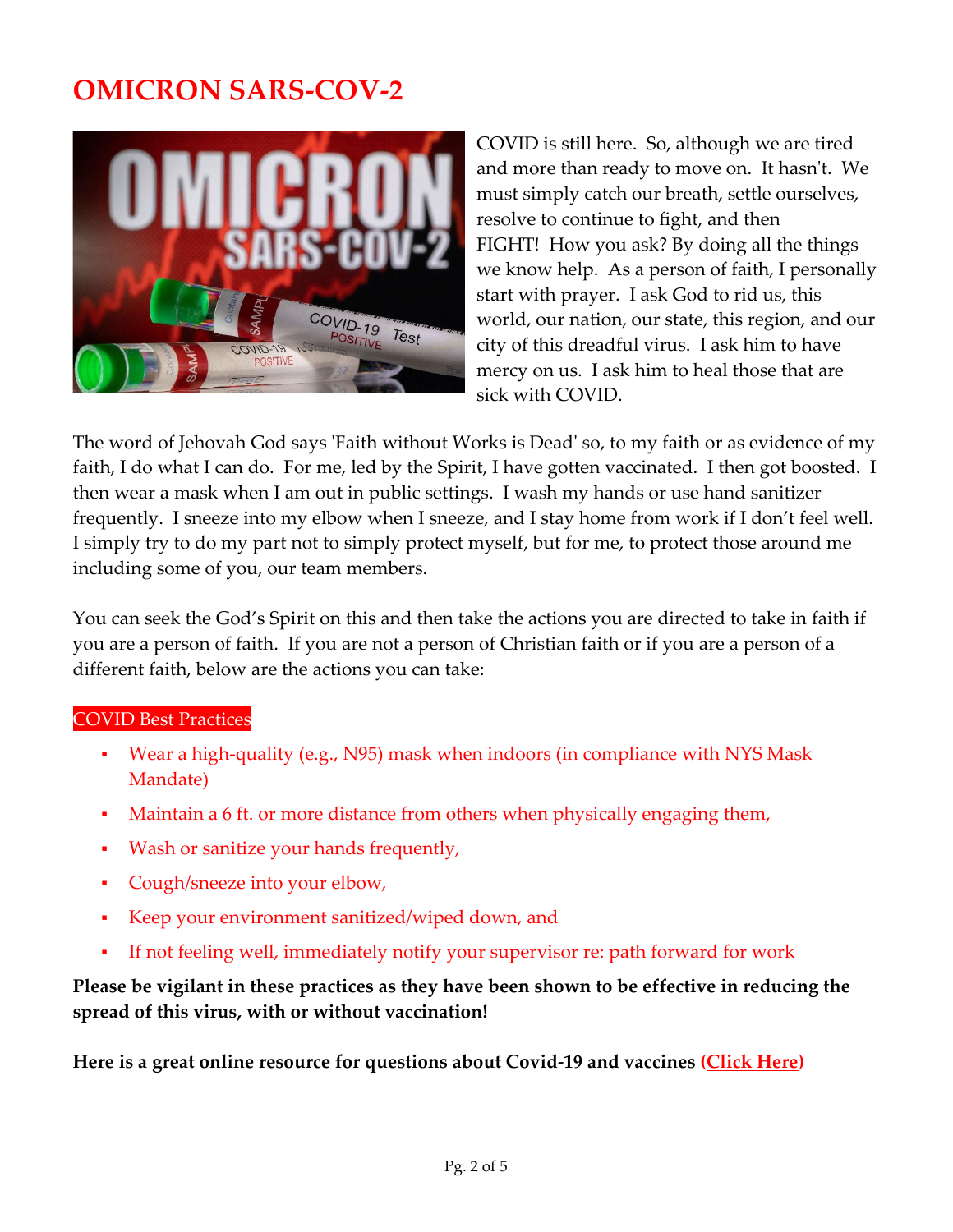## **Blessed To Be A Blessing - OTM Community Support Fund**



In 2021 OTM gave **\$57,000** in donations to 501c (3) organizations. This is our highest annual donation to date. Praise God! We made donations to the organizations shown below (If you click on the organization's name, it will take you to their website to learn more about the wonderful things they do).

- **[American Heart Association](https://www.heart.org/)**
- **[Bethel Express/The Remix](https://www.bethelexpress.org/)**
- **[Christopher's Challenge](https://christopherschallenge.org/)**
- **[Destiny Christian School](http://destinyschool.com/)**
- **[Honor Flight Rochester, Inc.](https://honorflightrochester.org/)**
- **[Hope Initiatives](https://www.makinghopepossible.com/)**
- **[I Am the Storm Foundation](https://iamthestormfoundation.org/)**
- **[Its About Caring for Kids](https://www.iackids.org/)**
- **[Palmer Head Strong Foundation](https://www.facebook.com/PalmerHeadStrongFoundation/)**
- **[Purple Pony Therapeutic Horsemanship, Inc](https://www.purplepony.org/)**
- **[Redemption Tree International](https://www.redemptiontreeintl.org/)**
- **[The Eleventh-Hour Christian Initiative](http://11hci.com/)**

In Genesis 22:17, God says to Abraham 'that in blessing I will bless thee'. Some people say this in layman's terms as 'we are blessed to be a blessing'. We (OTM) believe in this principle and are thankful that out of our prosperity, we can financially sow into these various organizations and ministries. We pray we can do even more in 2022!

[Hope Initiative Testimonial Letter](https://12e01c37-f936-62ee-c3b5-d01ce01e03b3.filesusr.com/ugd/4db0aa_43674c7ffeef492d91e1c3f2980d046b.pdf) (Click on letter graphic to Read)

| December 20, 2021                                                                                                                                                                                                                                                                                                                                                                                                                                                                                                                                                                                                                                                   |
|---------------------------------------------------------------------------------------------------------------------------------------------------------------------------------------------------------------------------------------------------------------------------------------------------------------------------------------------------------------------------------------------------------------------------------------------------------------------------------------------------------------------------------------------------------------------------------------------------------------------------------------------------------------------|
| Mr. John Bryant<br>Mr. Wayne Coleman<br>On The Mark Utility Locating Services, Inc.<br>400 Air Park Drive, Suite 30<br>Rochester, New York 14624                                                                                                                                                                                                                                                                                                                                                                                                                                                                                                                    |
| Dear Wayne and John.                                                                                                                                                                                                                                                                                                                                                                                                                                                                                                                                                                                                                                                |
| Thank you to both of you and the On The Mark team for your continued generosity towards Hope<br>Initiatives. We sincerely appreciate your recent donation of \$1,000. Because of you, we are able<br>to continue furnishing basic necessities to families who need them. It is especially helpful at this<br>time of the year when needs soon more urgent and our team strives to ensure each one is met.<br>Your gift was also a quick, direct, and accurate answer to prayer. We were not financially able to<br>remind our employees that we appreciate them and care about their families too. You have been a<br>blessing to our clients and to our employees. |
| We are excited to expand our work preparedness services in 2022, so stay tuned for more<br>information and opportunities to help us and our clients achieve our God ordained goals.                                                                                                                                                                                                                                                                                                                                                                                                                                                                                 |
| The Hope Initiatives family is very grateful for you. We wish you a most blessed Christmas season.<br>and a healthy and prosperous new year.                                                                                                                                                                                                                                                                                                                                                                                                                                                                                                                        |
| Peace and Blessings.<br>Deer pagsah<br>Dale Sedgwick<br>Chief Executive Officer                                                                                                                                                                                                                                                                                                                                                                                                                                                                                                                                                                                     |
| No goods or services were presided in exchange for this contribution.                                                                                                                                                                                                                                                                                                                                                                                                                                                                                                                                                                                               |
|                                                                                                                                                                                                                                                                                                                                                                                                                                                                                                                                                                                                                                                                     |
|                                                                                                                                                                                                                                                                                                                                                                                                                                                                                                                                                                                                                                                                     |
|                                                                                                                                                                                                                                                                                                                                                                                                                                                                                                                                                                                                                                                                     |
| MAKINGHOPEPOSSIBLE COM                                                                                                                                                                                                                                                                                                                                                                                                                                                                                                                                                                                                                                              |
| HOPE INITIATIVES CDC, Inc. : 506 W. Broad St. Rochester, NY 14608   185-697-0407   influjierakinghapepoisitie.com                                                                                                                                                                                                                                                                                                                                                                                                                                                                                                                                                   |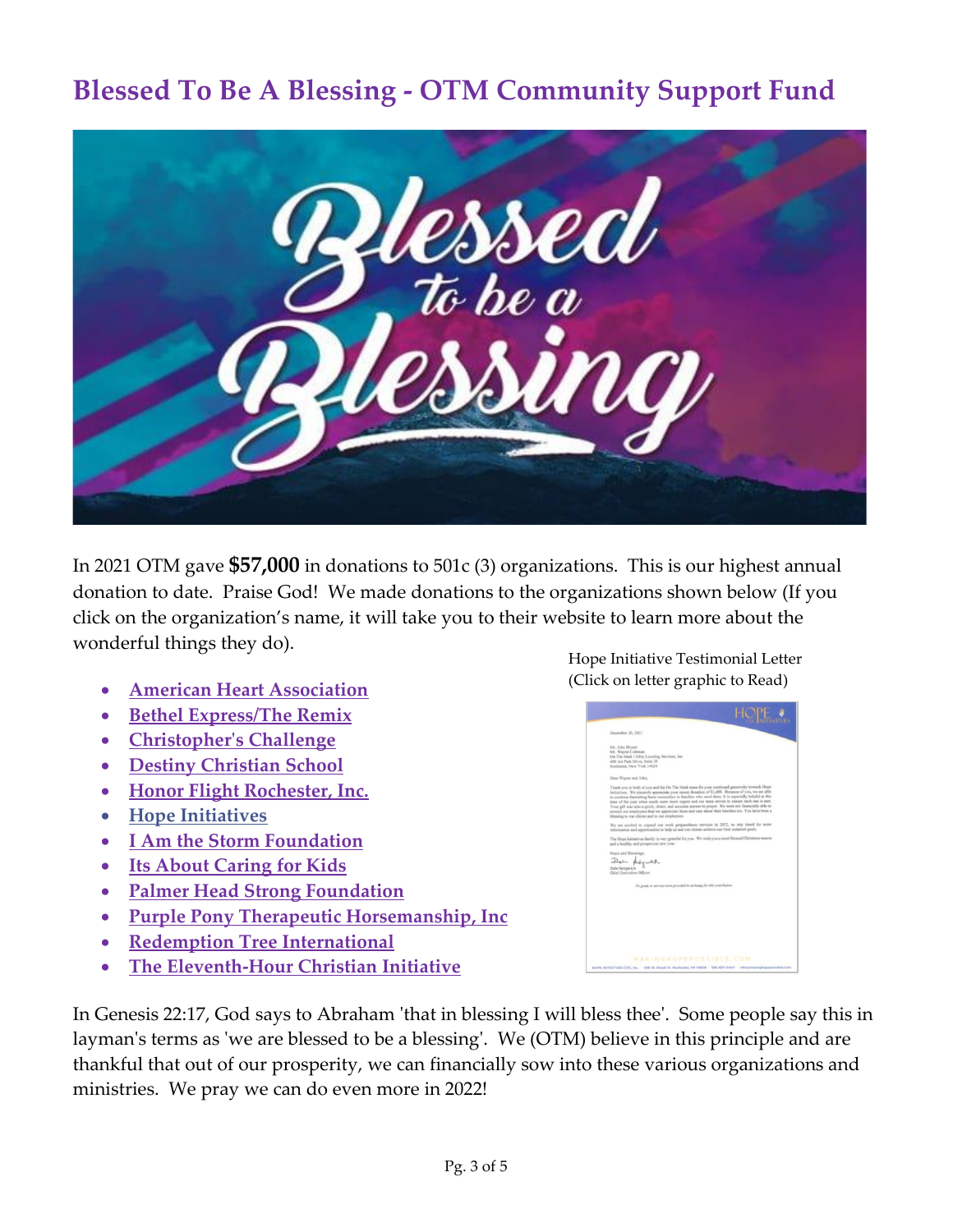

Overall OTM had a good 2021. We had a number of 'Wins'. OTM

- **Renewed or extended: (1) our Damage Prevention Vehicle (DPV) ConEdison program, (2) our 811 One-Call utility locating Buffalo Sewer Authority program, (3) New York City Unified Court System 811 One-Call utility locating program, and (4) the DPV Orange & Rockland Utilities program**. We of course want to win/secure new business but as a foundational goal we want to renew or extend our current work portfolio.
- **Won three (3) major utility verification programs. One was with the Town of Tonawanda for** verification of street energy sources. We identified and GPS mapped 1,069 sources within the town. Another was a similar energy source verification program but for the City of Albany. There we did 450 sources. Lastly, we won a program as a subcontractor to Bergmann Associates to locate over 4,000 streetlights in the City of Rochester for GIS mapping to be done by Bergmann.
- **Formed a strategic partnership with RobJDesign** for all branding & graphic printing needs. A new print shop is being set up at OTM headquarters. More to come on this partnership in a forthcoming newsletter article.
- Was certified as a Minority Business Enterprise (MBE) by New York State. This certification is added to our National Minority Supplier Development Council (NMSDC) NY & NJ as well as our Erie County and City of Buffalo MBE certifications.
- Were again named one of **Rochester's Top 100** fastest growing companies. We ranked 72 out of 100. In 2019, we ranked 87.
- Had a very **good financial year**. We had very good overall revenue with a year-over-year growth of 42%. This may land us on the Rochester Top 100 for 2022. We shall see. Our gross profit was 28% and our net income was almost 10%. We have no balance sheet debt and a good amount of cash in the bank. We are financially very healthy.
- **Donated \$57,000** through our Community Support Fund (See article above for details)

While we had some good wins, we also had some losses such as Safety (see lead article on Safety for our 2021 performance). We also participated in several proposals and RFPs that we were unsuccessful. Some say there is more to learn in 'failure' than success and at a minimum, we believe we have learned some good lessons on these losses to be applied on proposals and RFPs in 2022 and beyond.